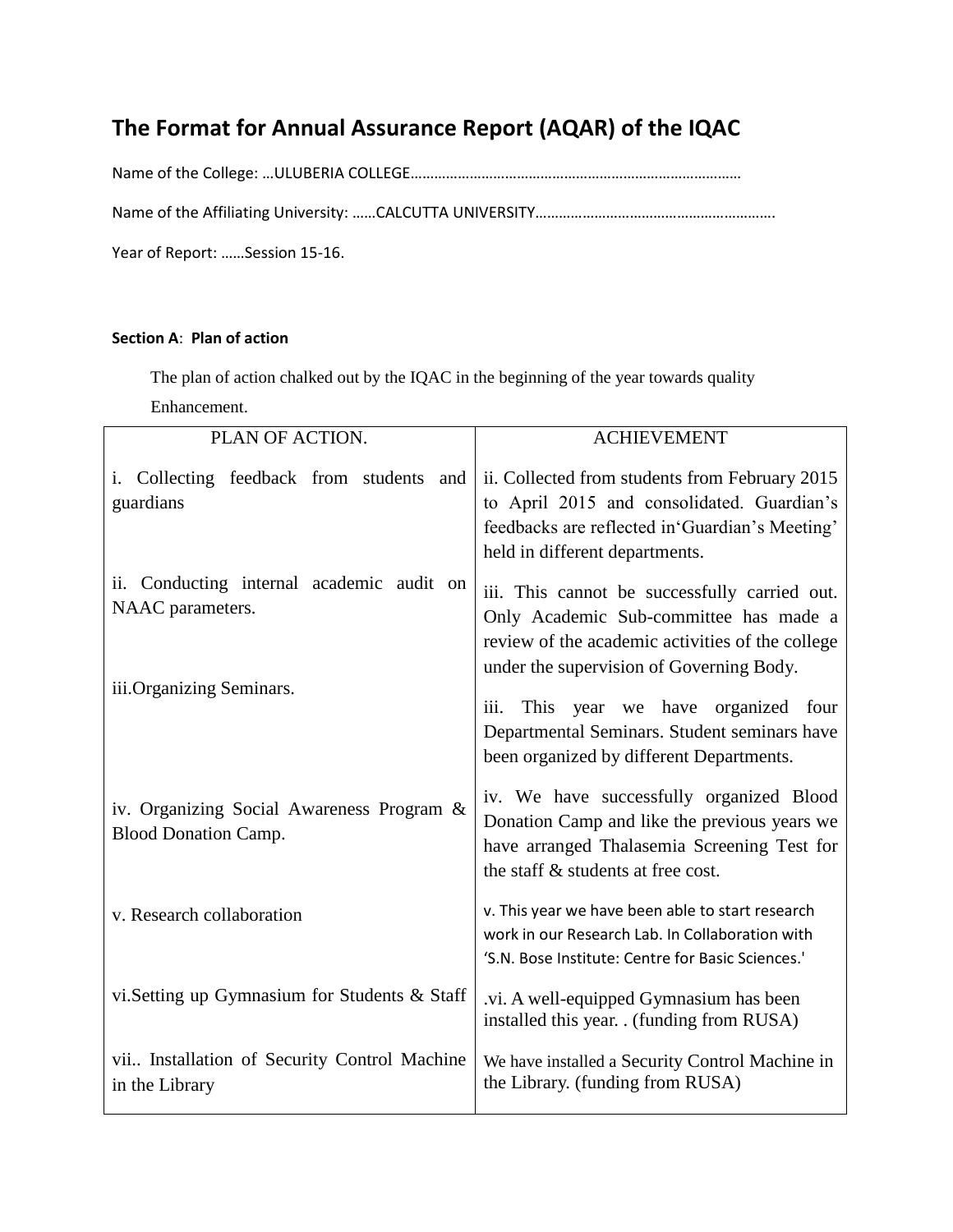**1**. i) **In order to enhance the quality of teaching and learning** IQAC has directed the faculty members to arrange (like previous years) special classes for the academically backward students. Special coaching classes have been arranged for the meritorious students.

In this academic session (2015-2016) IQAC has shown a very strict attitude towards the students who have failed in their Pre-Final Part 1 Test Examination. Almost 10% of the total Honours students are not sent up for their Final University Examination. And this decision has been taken along with the Teachers' Council, Students' Union and Guardian Forum.

To ensure the quality of teaching learning and evaluation based on feedback from stakeholders ( students and guardians ) from the previous academic session we have introduced an Academic calendar which would serve the purpose of accommodating the huge number of students of General Course as well as which would be beneficial for the students of Honours Course.

ii) **In order to enhance Student Support Services** IQAC has introduced mass SMS to the students conveying information regarding all sorts of academic activities like examination, deposition of fees, admit card and mark sheet distribution, dates of academic and carrier counselling.

iii)**In order to enhance Health awareness as well as Social Commitment** IQAC has started Thalasemia Screening Camp for the students since last 4 years. This year IQAC has organized a Health Awareness Program for Girl Students.

- **2.** No new programme has been initiated this year.
- **3**. Not applicable
- **4**. No
- **5.** We cannot implement examination reforms as final year exam is conducted by the university .Besides pre-final tests, college takes mid-term tests and class tests. Surprise tests are also taken.
- **6.** This year we have no record regarding this.
- **7.** College cannot organize any such programme. But faculty members can join the Refresher/ Orientation Program under FIP organized by any Universit**y.**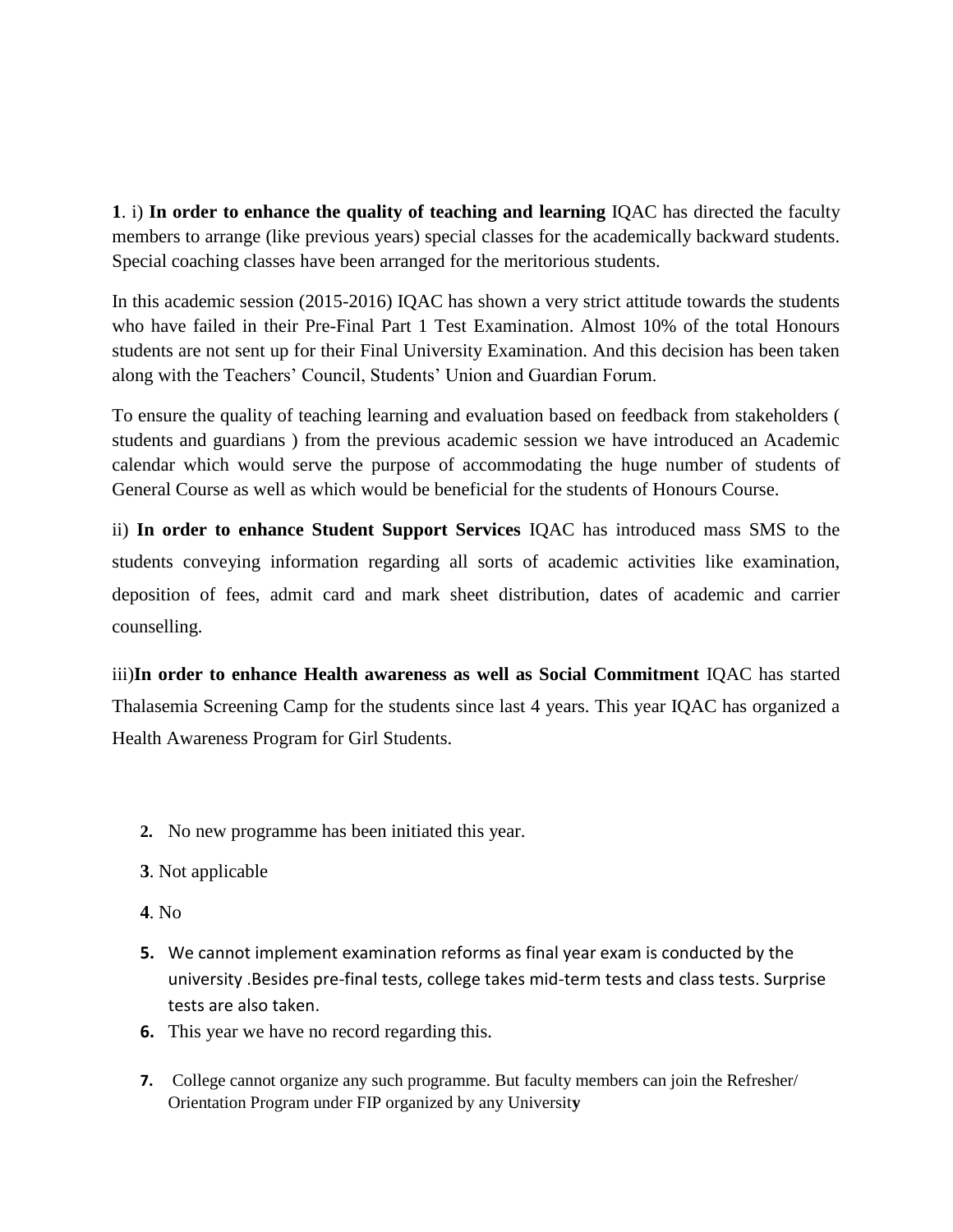| <b>Faculty / Staff Development Programmes</b> | Number of faculty<br>benefitted |  |  |  |
|-----------------------------------------------|---------------------------------|--|--|--|
| Refresher courses                             |                                 |  |  |  |

**8.** This year we have conducted 5 Seminars on College level.

i.'Role of Nano Technology on Biological Field', Lecture delivered by Prof. Dr. Samir Kumar pal of 'Satyendranath Bose institute of Basic sciences on 29th September,2015, **Organized by Dept. of Zoology.**

ii. 'Let Us Sudy Physical Chemistry', lecture delivered by Prof. Dr. Debasish Mukhopadhyaya, Dept. of Chemistry, Calcutta University on 11<sup>th</sup> December, 2015, Organized by Dept. of **Chemistry.**

iii. 'Nyaya Theory of Negation', Lecture delivered by Dr. Joy Bhattacharya, Senior Lecturer in Indology, Ramkrishna Mission Institute, Kolkata on15th December,2015, **Organized by Dept. of Philosophy.**

iv. /International Mother-tongue Day', Lecture delivered by Dr. Sk. Makbul Islam, Dept of Bengali Language and Literarture, st. Pauls' College, Kolkata,on 23<sup>rd</sup> February, 2016, **Organized by NSS in collaboration with Bengali Department, Uluberia College.**

v. 'Health Awareness Programme for Girl Students' – Lecture delivered by Dr. Dipankar Pati, Gynecologist, on 13th May,2016, Organized by **IQAC Uluberia College in collaboration with Indian Medical Association, Uluberia Branch.**

**9.** Details regarding major projects

| Outlay in Rs. Lakhs | 5.64 Lakhs |         |            | 5.64 Lakhs |
|---------------------|------------|---------|------------|------------|
|                     | Completed  | Ongoing | Sanctioned | Submitted  |
| Number              | 01         |         |            | 01         |

Details regarding minor projects

|                     | Completed | Ongoing           | Sanctioned | Submitted |
|---------------------|-----------|-------------------|------------|-----------|
| Number              |           | 02                |            |           |
| Outlay in Rs. Lakhs |           | 2.40<br>&<br>3.35 |            |           |
|                     |           | Lakhs             |            |           |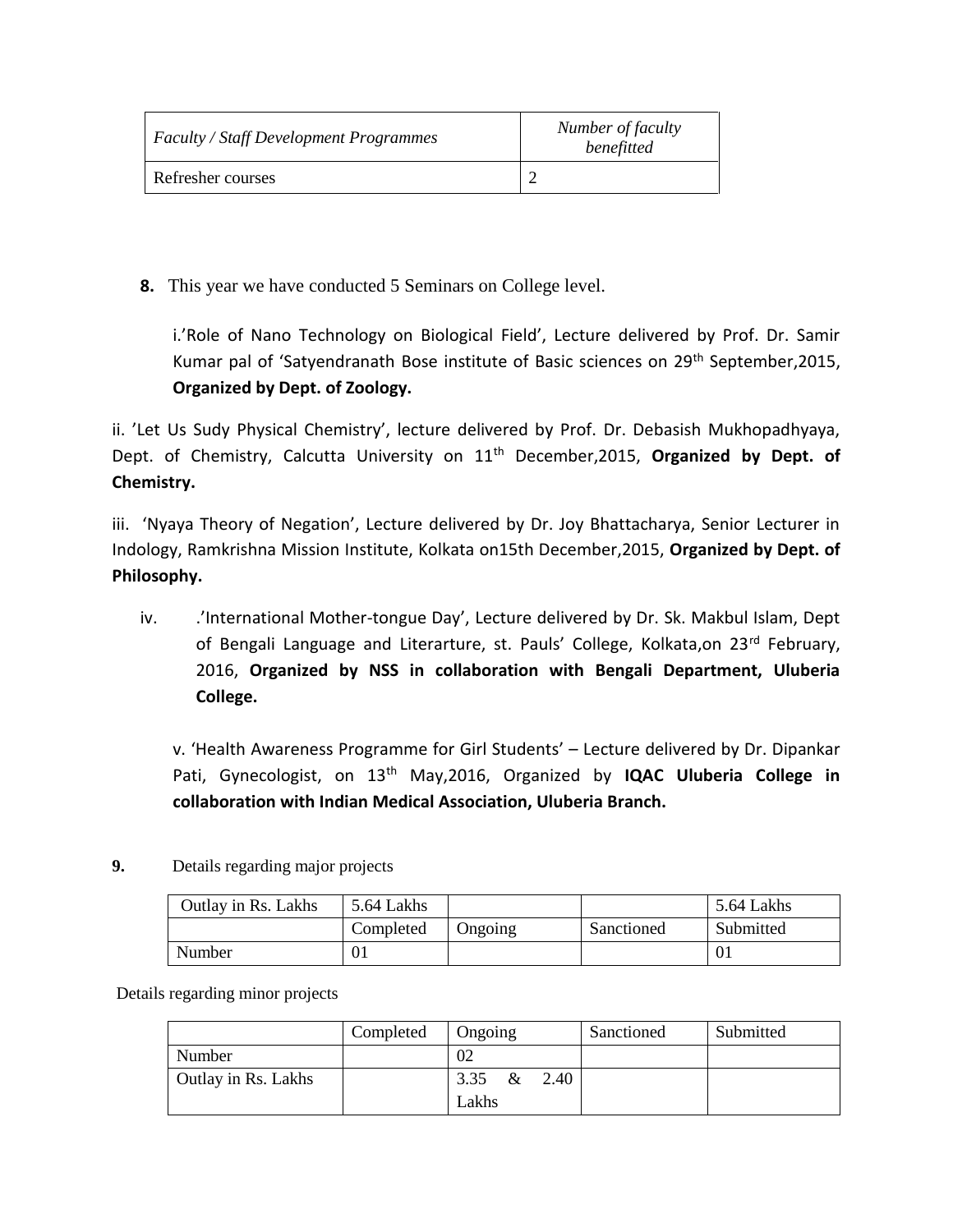- **10**. No patent has been generated.
- 11. We have started a new collaborative research Programme under BOOST with S> N. Bose Research Institute, Kolkata involving Five Science Departments of our College.
- **12.** Research funds sanctioned and received from various funding agencies, industry and other organisations

| Nature of the Project                                    | Number         | Duration<br>Year | Name of the<br>funding<br>Agency | Total grant<br>sanctioned | Received   |
|----------------------------------------------------------|----------------|------------------|----------------------------------|---------------------------|------------|
| Major projects<br>(Completed)                            | 01             | 03               | <b>UGC</b>                       | 5.64\ Lakhs               |            |
| Major projects<br>(Ongoing)                              | $\overline{0}$ |                  |                                  |                           |            |
| <b>Minor Projects</b><br>(Ongoing)                       | 02             | 02               | <b>UGC</b>                       | 6.75 Lakhs                | 4.78 Lakhs |
| Interdisciplinary<br>Projects                            |                |                  |                                  |                           |            |
| Industry sponsored                                       |                |                  |                                  |                           |            |
| Projects sponsored by<br>the University/College          |                |                  |                                  |                           |            |
| Students research                                        |                |                  |                                  |                           |            |
| projects<br>(other than compulsory by the<br>University) |                |                  |                                  |                           |            |
| Any other (Specify)                                      | 01             | 5                | DBT, GOVT<br>OF WB               | 40 Lakhs                  | 40 Lakhs   |
| Total                                                    |                |                  |                                  |                           |            |

**13**. As undergraduate Institution we cannot have research scholars in our College.

#### **14**. Impact factor 0-5

#### **15**. Nil

- **16.** Internal resources generated
- 17. Fund received from BOOST

#### 18 **Community service**:

Major Activities during the year in the sphere of extension activities and Institutional Social Responsibility:

#### Extension Activities:

- i) Health-awareness program in the adjacent area of the college
- ii) Organizing Yoga & meditation classes for the students and the staff
- iii) Organizing educational tour for the students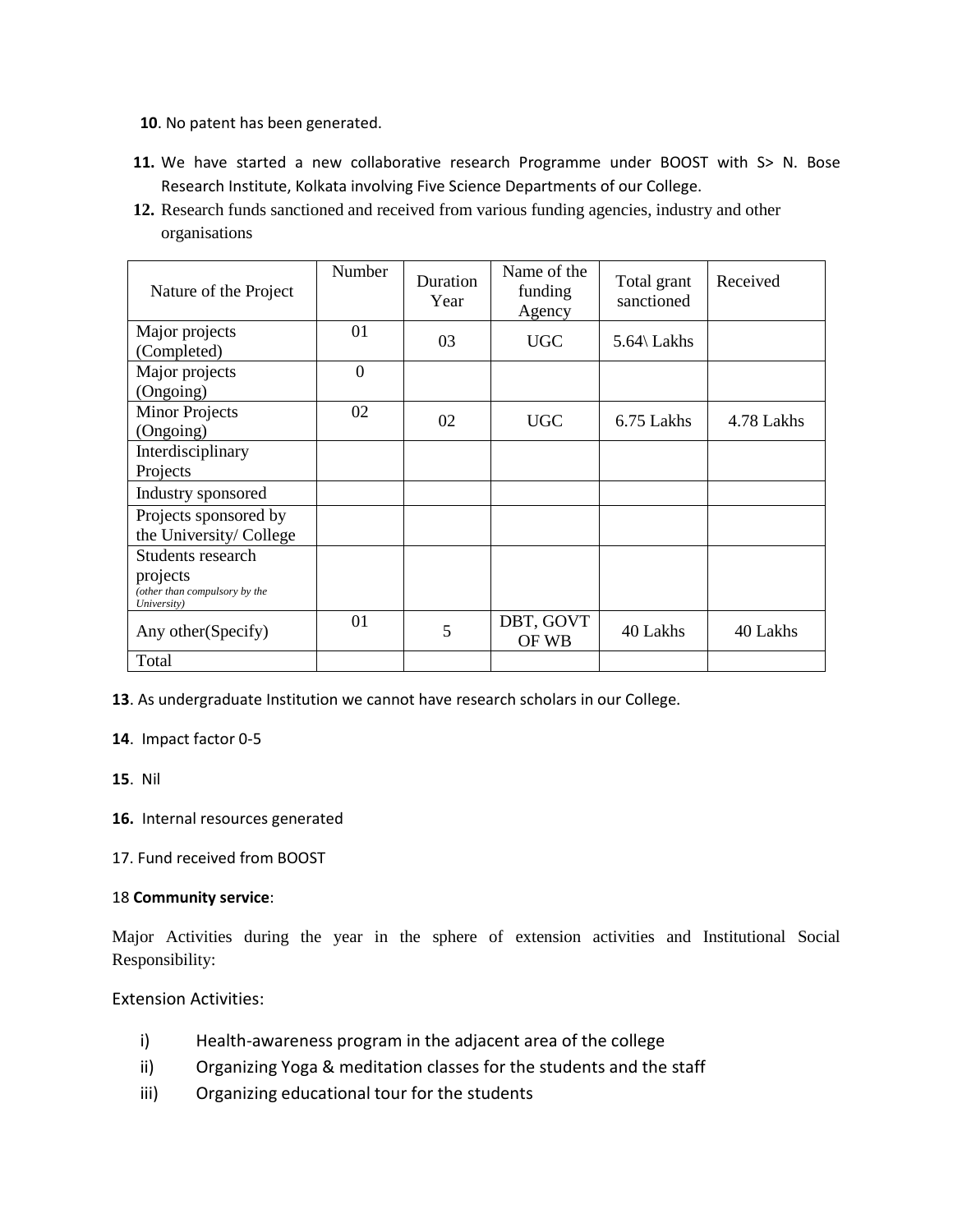iv) Cleaning Program of the College Campus.

Social Responsibility:

- i) Rally to create social awareness regarding child abuse, alcohol and drug addiction
- ii) Seminar on AIDS
- iii) Seminar on the significance of Mother Tongue day
- iv) Counselling and motivation session for the slow learners & students coming from problematic background.
- v) Organizing Thalasemia Screening Test for the students & staff in collaboration with medical Team of Uluberia General Hospital.

**19**. This year 2 teachers have been recruited. I teacher has retired.

**20**. Teaching (Substantive) 34: Nonteaching 29 (Permanent)

Teaching (contractual, part-time, Guest) 20: Nonteaching (Casual) 22

**21**. (i) Introduced ENLIST since 2012 for online search for E-journal.

(ii) Introduced OPAC (Online Public Access Catalouge) since 2014 January.

College Introduced Wi-Fi connection in the Library and Open access system has been introduced from January 2014.

**22**. Library services:

Library services:

|                         | Existing |           | Newly added |          | Total |           |
|-------------------------|----------|-----------|-------------|----------|-------|-----------|
|                         | No.      | Value     | No.         | Value    | No.   | Value     |
| <b>Text Books</b>       | 11,777   | Rs.17,34, | 522 in      | Rs.      | 12299 | Rs.       |
|                         | (since   | 141       | 2015-16     | 1,37,116 |       | 18,71,257 |
|                         | April    |           | session     |          |       |           |
|                         | 2000)    |           |             |          |       |           |
| Reference Books*        |          |           |             |          |       |           |
| e-Books                 |          |           |             |          |       |           |
| Journals                | 27       | 38,435    | 1           | 21,816   | 2     | 60,251    |
| e-Journals              |          |           |             |          |       |           |
| <b>Digital Database</b> |          |           |             |          |       |           |
| CD & Video              |          |           |             |          |       |           |
| Others (specify)        |          |           |             |          |       |           |

\*Only 10% books are reference books. As most of our students come from BPL class we have to purchase plenty of Text books.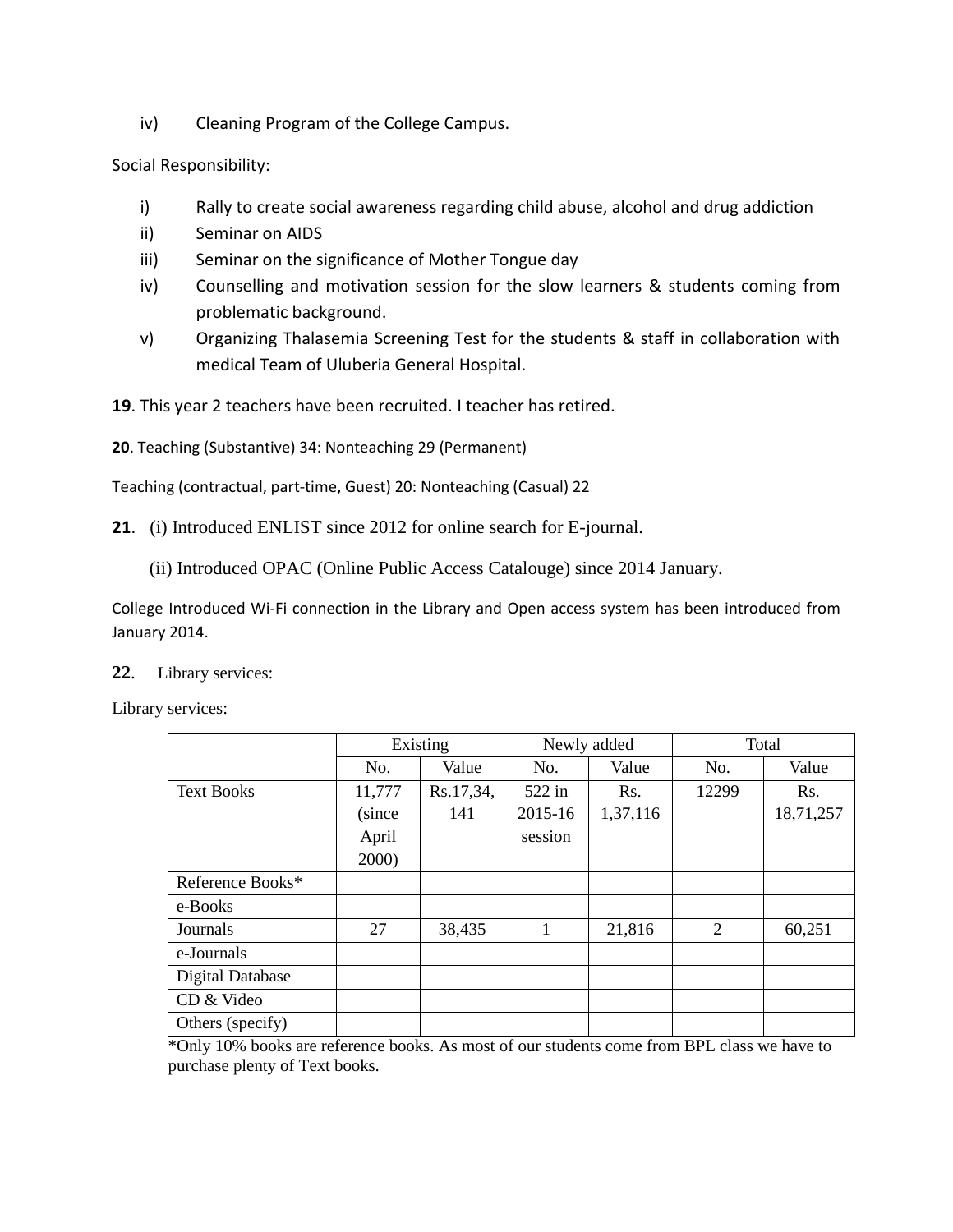**23.** In all the Honours Courses this has been introduced and on the basis of the feedback Academic Subcommittee takes action.

**24.** Feedback from the stakeholders like Students, parents and Alumni are taken.

**25**. Unit Cost of Education: a) Including salary component: 4450.107

b) Excluding salary component: 3569.940

# **26. Computarization of Administration**

(i) Preparation of Salary Bill by KOSA software introduced by W.B. Govt. and payment through E-pradan.

(ii) Online Admission and Registration as well as online payment to the bank.

(iii) Students' Data-base regarding admission, result etc.

(iv) Sending information to faculty members and students through mass SMS.

**27**. The basic amenities were improved as per request of the students which includes more toilets for boy students, improved canteen facilities and space for cycle stand.

**28**. Technology up gradation (overall)

|          | Total<br>Computers      | Computer<br>Labs | Internet | <b>Browsing</b><br>Centres | Computer<br>Centres | Office           | Depart-<br>ments | Others |
|----------|-------------------------|------------------|----------|----------------------------|---------------------|------------------|------------------|--------|
| Existing | 48                      | 10               | 10       |                            | 08                  | 16               | 28               | 01     |
| Added    | $15 + 30$               | 04               | 17       | 01                         | 0                   | $\boldsymbol{0}$ | 08               |        |
| Total    | $63+30(RU)$<br>SA Fund) | 14               | 27       | 01                         | 08                  | 16               | 36               | 01     |

**29**. Computer, Internet access, training to teachers and students and any other programme for technology upgradation (Networking, e-Governance etc.)

This year 102 students of our college have been given computer training by the Computer Centre inside of college campus under subsidized rate.

**30**. Scholarships and Financial Support

.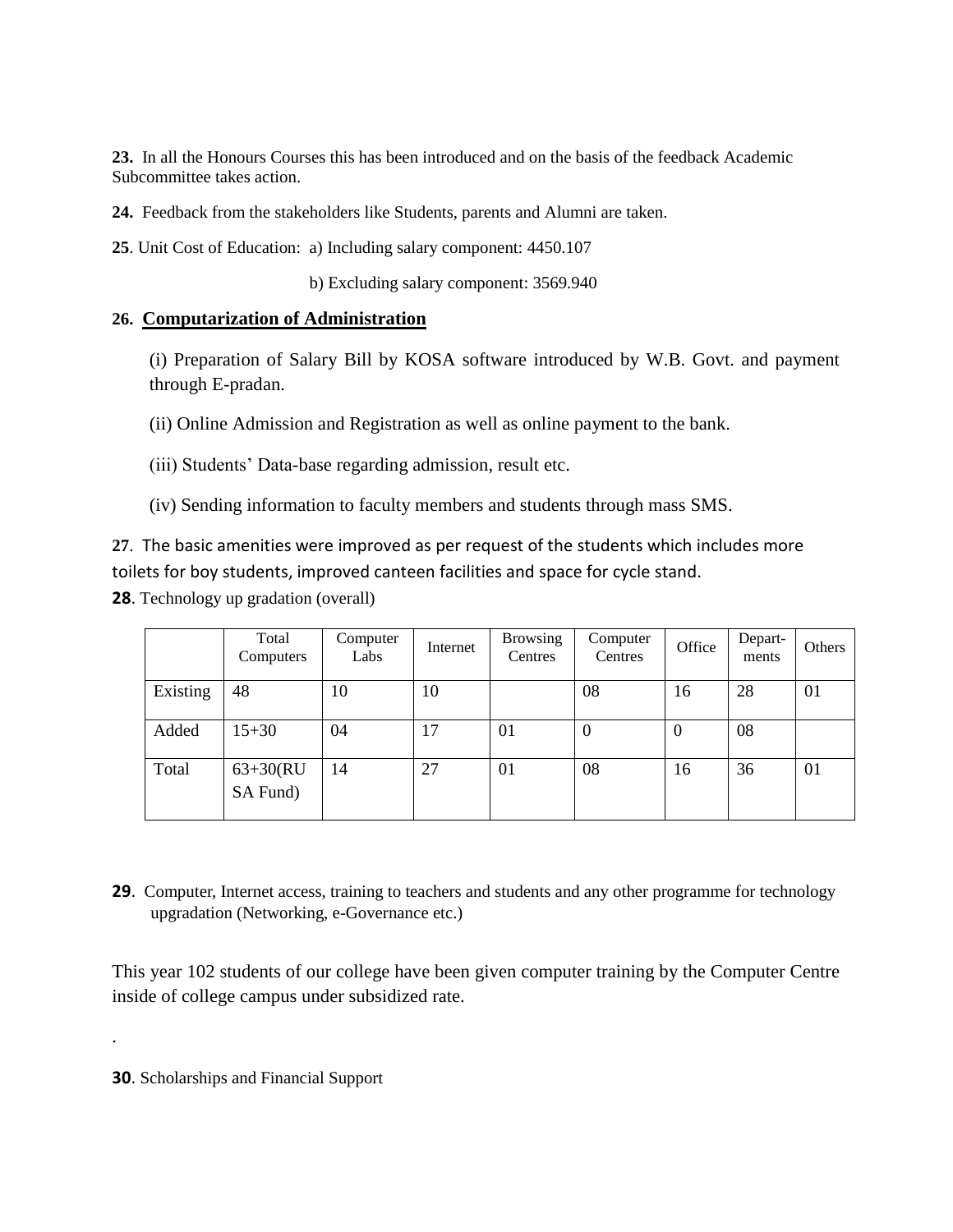|                                                                                           | Number of<br>students | Amount   |
|-------------------------------------------------------------------------------------------|-----------------------|----------|
| Financial support from institution                                                        | 642                   | 2,61,712 |
| Financial support from government                                                         | 1171                  | $\ast$   |
| Financial support from other sources                                                      |                       |          |
| received<br>students<br><b>Number</b><br>of<br>who<br>International/National recognitions |                       |          |

\* Total amount cannot be mentioned as the amount is directly credited to the students' individual Bank Account through NEFT.

**31.** Every year in collaboration with Alumni Association College organizes prize distribution ceremony for appreciating and encouraging the academic excellence of the students in their university exams. Some of the alumni of our college have contributed lump some money for giving financial support to the meritorious but financially weak students. Besides these, college exploits the expertise of some of its alumni in different fields.

**32.** Activities and support from the Parent – Teacher Association

We have no formal parent teacher association but every year IQAC arranges guardians' meeting to collect feedback from them in academic as well as in other spheres for the benefit of the institution

**33**. At present we have no health unit in our College. But every year we organize Thalassemia Screening Test and general health check up in collaboration with Uluberia General Hospital.

**34.** 5 students won awards in sports at University level and 2 in National Level.

**35.** We use to provide the outstanding sports persons sports jersey and shoes and also wave their College fees.

**36.** We use to felicitate the students who got 1<sup>st</sup> class in University Final Examination.

**37**. There is a Counselling and Career Guidance Cell in our college. The departmental teachers also counsel their students throughout the year. Seminars are also arranged on career guidance and special training courses are arranged in collaboration with different Institutes.

**38**. In this academic session 11 NCC cadets are recruited in different departments of Army.

**39**. Computer training has been provided for the nonteaching staff.

**40**. i. Yoga classes for students and staff are arranged on regular basis.

ii. Guardians' meetings are organized on regular basis.